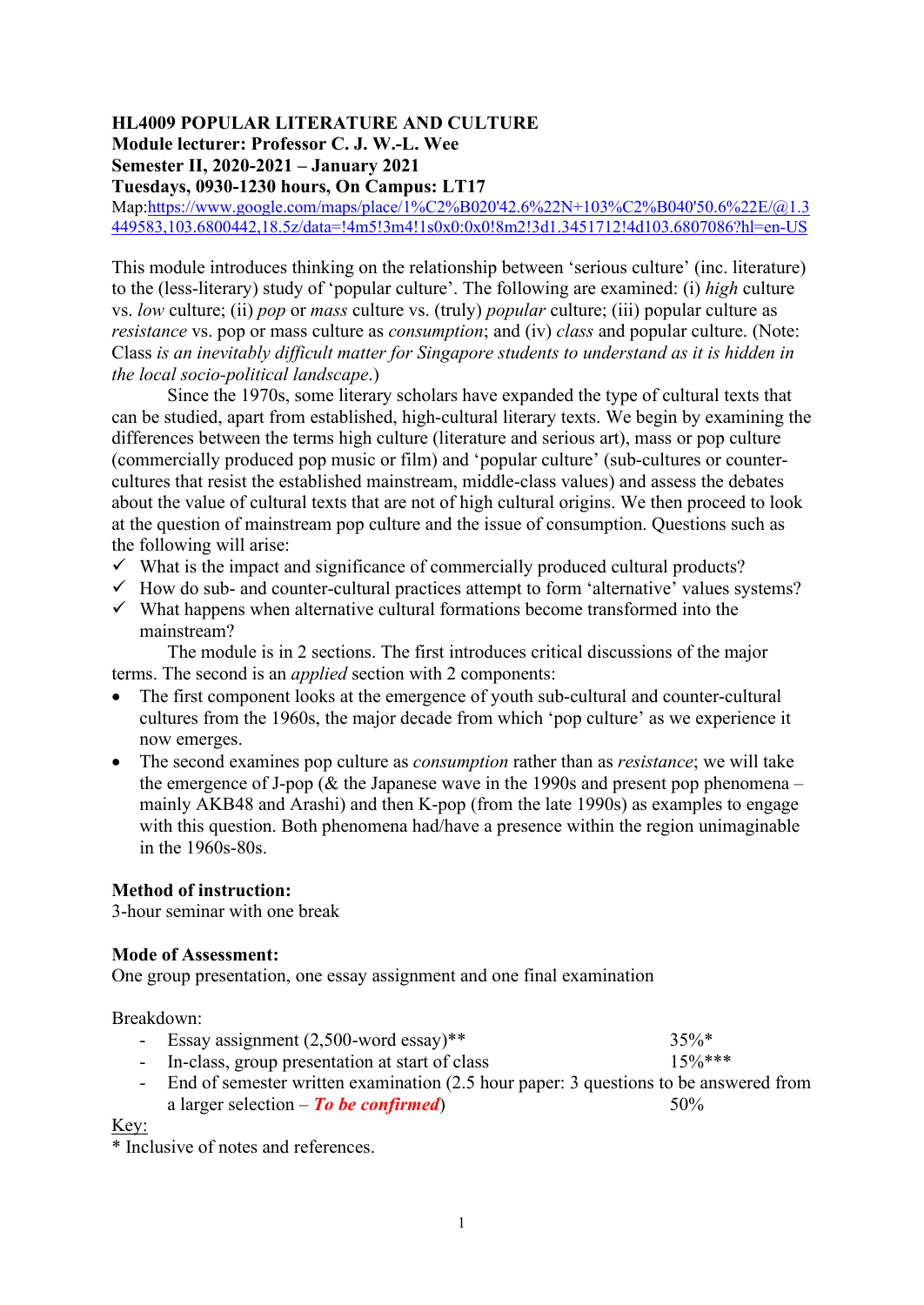\*\* Ensure that when you cite material from the readings, the *full bibliographic* information is given. **A minor penalty of 2 marks will incur:** you are *responsible*, as you will be in the professional world that you enter, for accuracy in documentation.

*Must adhere to word limit.* **Penalties will incur otherwise.**

\*\*\* Presentation format: a *maximum* of *twenty*-*five* (25) minutes if in groups of 3; *twenty* (20) minutes if groups of 2. **Penalties will incur thereafter.** Offer a pared-down overview of the material: (1) *central* ideas/themes, to help focus the discussion; and (2) your critical responses to the film/readings.

Notes:

- **Groups must meet lecturer for a short meeting (20 minutes) in advance to discuss their proposed outline of presentation material.**
- Hard copy of presentation material must be given to lecturer at the start of seminar meeting.

# **Academic Integrity:**

All members of the NTU community are responsible for upholding the values of academic integrity in all academic undertakings. At the beginning of the semester, you are required to submit a signed declaration guaranteeing that all graded and non-graded work throughout the semester is original and is created without assistance from others except where explicitly allowed by the module lecturer.

- A guide to academic integrity can be found here: <http://www.ntu.edu.sg/ai/ForEveryone/pages/aguidetoacademicintegrity.aspx>
- The full academic integrity policy can be found here: <http://www.ntu.edu.sg/ai/ForEveryone/Pages/NTUAcademicIntegrityPolicy.aspx>

You are expected to understand current academic policies regarding academic honesty before signing the declaration. A declaration form will be in NTULearn in 'Content' and you should sign and submit a copy to me in class during the first or second class meeting. No marks/grades will be awarded until the signed declaration is received.

# **Consultations:**

- Make appointments in advance:  $c_j$ wlwee $\omega$ ntu.edu.sg. Note each meeting will last about 20 mins – request more time in advance if you think that necessary.
- Come with a *specific question or questions* in mind. Do *not* expect a individual tutorial or summary of a previous seminar meeting during consultation meetings: that would be manifestly unfair to the rest of the class.
- All meetings will be on Zoom.

# **Readings and films:**

- The texts will be in the form of PDFs made available in NTULearn and 3 films/DVDs. You are *expected* to investigate the emergence of youth and popular cultures from the 1960s yourselves in more detail, as the Internet is full of recordings and images: the class cannot tell you (say) what the 1969 Woodstock concert was 'about' in detail. Ditto for Japanese and Korean pop music examples.
- Students are responsible for purchasing film DVDs or otherwise obtaining the film recordings.
- F. R. Leavis, 'Valuation in Criticism'. In *Valuation in Criticism and Other Essays*, ed. G. Singh (Cambridge: Cambridge University Press, 1986). NIE Library: PR99 Lea.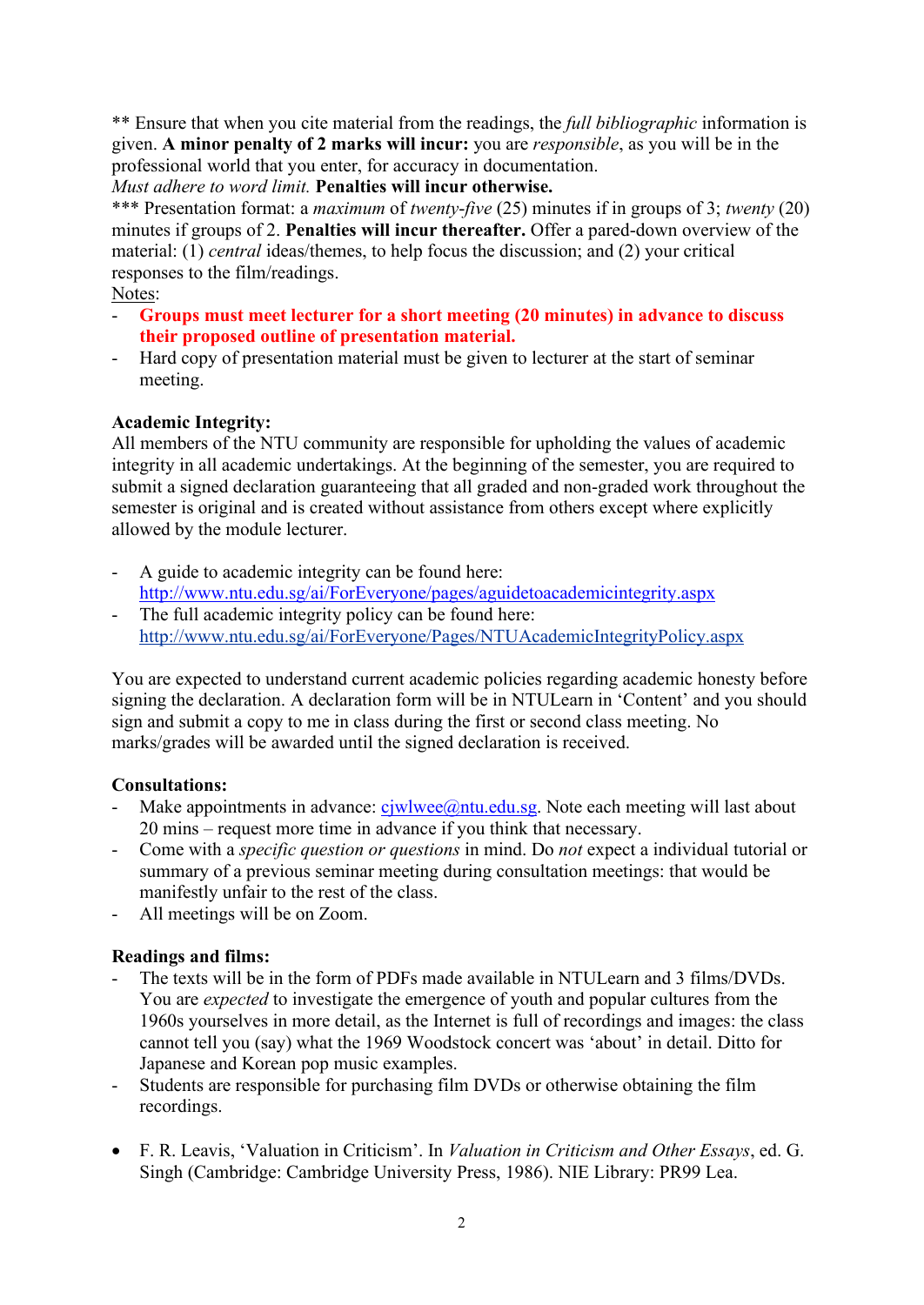- F. R. Leavis, '*Hard Times* [the Charles Dickens' novel]: An Analytic Note'. In Leavis, *The Great Tradition: George Eliot, Henry James, Joseph Conrad* (1946; Harmondsworth: Penguin, 1962). NIE Library: PR873 Lea.
- Raymond Williams, *selection*. In Williams, *Communications*, 3rd edition (Harmondsworth: Penguin, 1976). P92.G7W726.\*\*
- Theodor W. Adorno, 'Culture Industry Reconsidered'. In Adorno, *The Culture Industry: Selected Essays on Mass Culture* (London: Routledge, 1991) 2001 edition available: CB427.A241 2001
- Paul Willis, 'Symbolic Creativity'. In Ann Gray and Jim McGuigan (eds.), *Studying Culture: An Introductory Reader* (London: Edward Arnold, 1993). NIE Library: CB430 Stu.
- John Clarke, Stuart Hall, Tony Jefferson & Brian Roberts, *selection* from a chapter, 'Subcultures, cultures and class'. In *Resistance through Rituals: Youth Subcultures in Post-War Britain*, edited by Stuart Hall and Tony Jefferson (1975; London: Routledge, 1993). HQ799.G7R433.\*\*
- *The Korean Wave: A New Pop Cultural Phenomenon* (Seoul: Korean Culture and Information Service, 2011), *selection*: pp. 17-46; 68-69.
- Carolyn S. Stevens, chapter 3, 'The Particulars of History'. In Stevens, *Japanese Popular Music: Culture, Authenticity, and Power* (London: Routledge, 2008), pp. 37-67 (focus on pp. 37, 49-67) ML2917.J3 S844.
- Patrick Galbraith and Jason Karlin, 'Introduction: The mirror of idols and celebrity'. In *Idols and Celebrity in Japanese Media Culture*, edited by Patrick Galbraith and Jason Karlin (Houndmills: Palgrave Macmillan, 2012). P92.J3 I21
- Michael Fuhr, chapter 4, 'Producing the Global Imaginary: A K-Pop Tropology'. In Fuhr, *Globalization and Popular Music in South Korea: Sounding Out K-Pop* (London: Routledge, 2016) ML3502.K6 F959.
- *Quadrophenia* (1979), dir. Franc Roddam. See: [http://www.imdb.com/title/tt0079766/.](http://www.imdb.com/title/tt0079766/) It is up to students whether they wish to buy their own copy: **One copy on reserve at the**  Library Outpost. PN1995.9.Y6Q1q.
- *Easy Rider* (1969), dir. Dennis Hopper: **One copy on reserve at the Library Outpost**. PN1995.9.U64E13 DISCS 1-2.
- *15: The Movie* (2003), dir. Royston Tan. This is the feature-length version and *not* the 2002 short-film version. **No copy in the library available because of its 'R' rating**. Available at:<https://www.amazon.com/15-Melvin-Chen/dp/B000B5IOM0> or <https://www.ebay.co.uk/p/45651862?iid=362849408629>

# **Note**:

\*\* Look at the weekly schedule for exact page selection for the reading.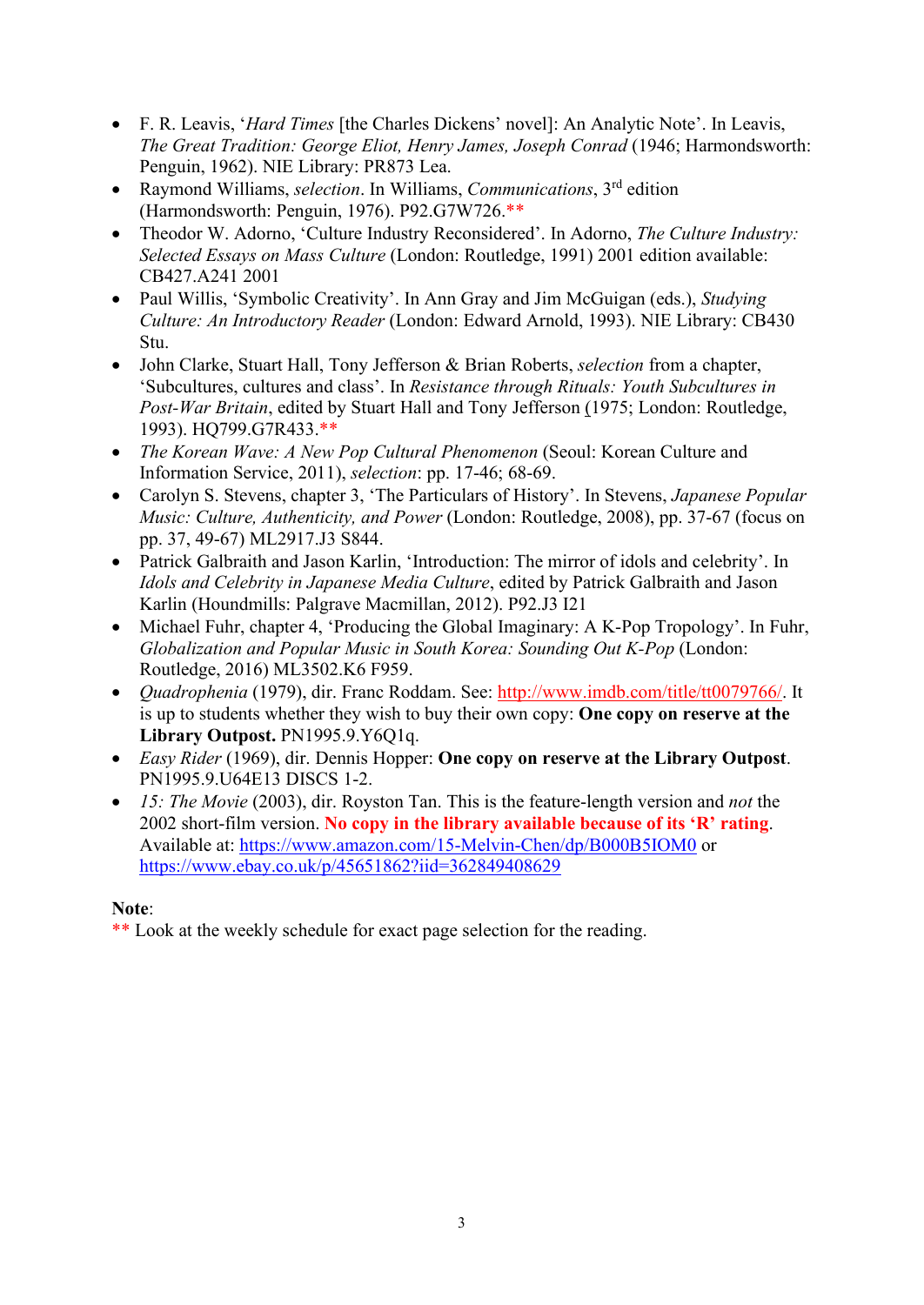# **Weekly Schedule, Readings and Topics to be Considered:**

MEETING ONE: **12 Jan**

Introduction:

**Key issues and keywords for the module**: 'high'/'low', 'mass' or 'pop' (used interchangeably) and 'popular' cultures; class and culture; *popular* culture and resistance to the mainstream *versus* consumption and *pop*/*mass* culture.

## MEETING TWO: **19 Jan**

F. R. Leavis, 'Valuation in Criticism' (essay).

**Issues**: What is 'high culture' in relation to literature – Leavis' view; high-quality literarylinguistic expression and critical thinking; the ability of good literature to represent society in a comprehensive way, including 'ordinary' people.

Leavis, '*Hard Times*: An Analytic Note'.

**Issues**: What does an application of Leavis's principles of criticism look like in practice? High culture and the ability to represent the genuinely popular.

# MEETING THREE: **26 Jan**

Leavis, cont'd and completed.

Raymond Williams, selection from *Communications*.

**Issues**: High culture and the ability to represent the popular (continued from Leavis) – but in forms *not always considered as 'high culture'*; literature and other forms of the 'expression' of culture; mass culture and mass media; culture as 'communication'; communication practices and its relation to the market.

# MEETING FOUR: **2 Feb**

Williams, cont'd and completed.

## MEETING FIVE: **9 Feb**

Theodor W. Adorno, 'Culture Industry Reconsidered'.

**Issues**: Mass culture as a problem – mass culture is *not* genuinely popular culture. Rationality and the economic instrumentalisation of culture: mass culture as mass deception – emphasis on film; the homogenisation of culture and the restraint on its ability to genuinely express; the critical and Enlightenment capacity of high culture vs. the debased values of the culture industry

## MEETING SIX: **16 Feb**

Paul Willis, 'Symbolic Creativity'.

**Issues**: Mass/pop culture and its ability to express the popular – in *contrast* to Adorno; class identity and social values in the daily life of less-privileged youths; youth rituals, pop/mass culture, consumption and resistance against the 'mainstream'.

Introduction to working-class youth: film examples from the 1960s & 1990s.

# **APPLIED SECTION: So, how is all this work out in cultural production? I: The 1960s, the emergence of youth culture and the resistance to dominant values**

## MEETING SEVEN: **23 Feb**

*Quadrophenia* (1979), director Franc Roddam, a film about Mods & also Rockers set in 1964, the year of the famous between the two sub-cultural youth groups in Brighton, in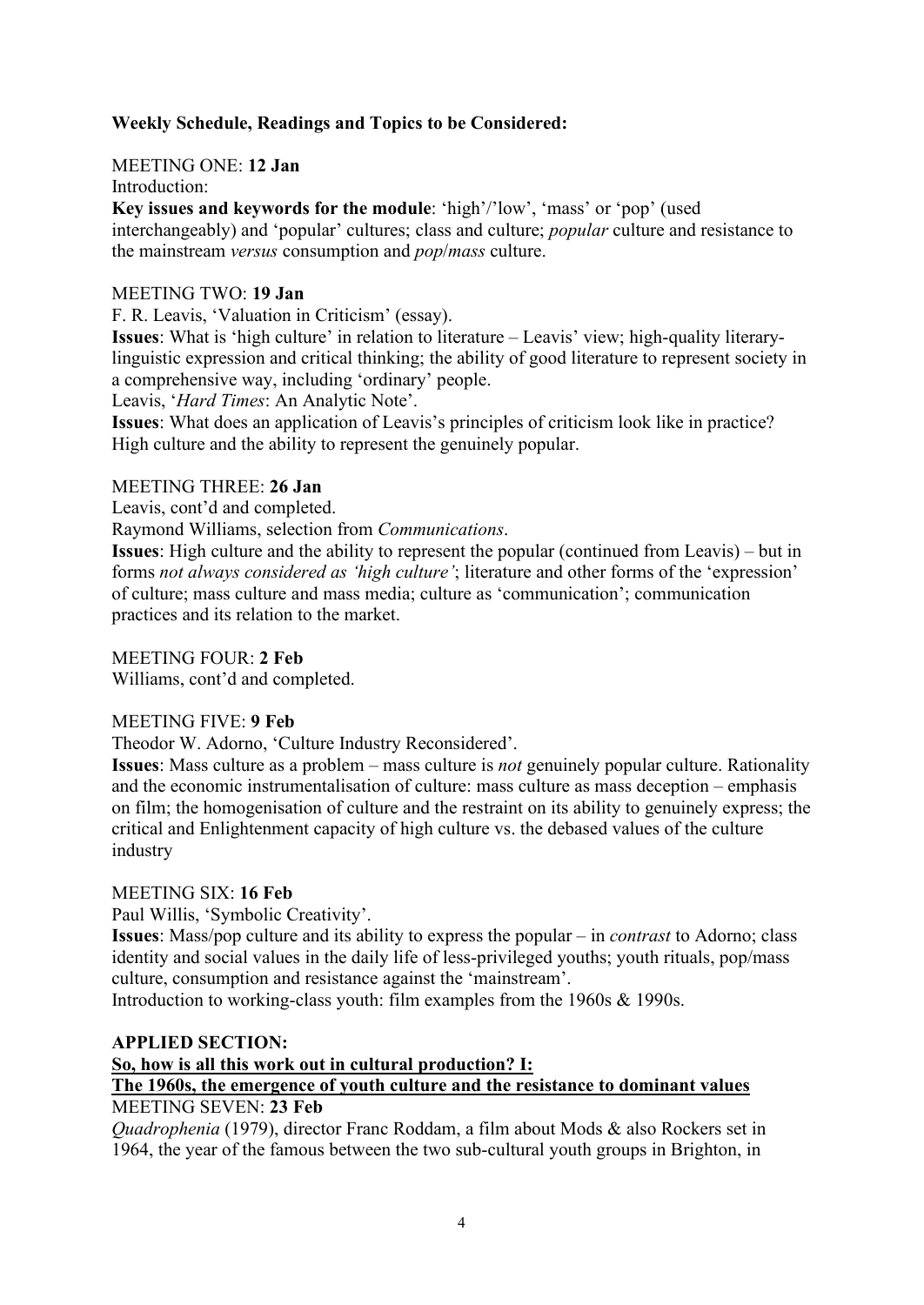southern England. (Based on a musical written by The Who, a famous English group who were Mods in the mid-1960s – they became more of a rock band by the late 1960s.) **Issues**: *Working-class subculture* as resistance to dominant, middle-class values; subculture as the 'artistic' expression of less-privileged working-class social identity; youth rituals and the cultural-symbolic resistance to the mainstream – application especially of Willis.

# UNI RECESS: **1-5 Mar 2021**

#### MEETING EIGHT: **9 Mar**

John Clarke, Stuart Hall, Tony Jefferson & Brian Roberts, 'Subcultures, cultures and class' (selection from book chapter: **pp. 3-9; 26-59** *only***, pls note.** The missing pages from the main PDF are pp.  $6-8$ ).

**Issues**: (Take as extension of discussion in the Willis reading.) Post-Second World War emergence of 'youth culture' as a category; the emergence of consumption culture targeted at youths; youth subcultures in both the working class and the middle class; resistance against dominant values among both working-class youth ['subculture'] and middle-class youth ['counter-culture']; similarities and differences between the two youth resistances to dominant values.

#### MEETING NINE: **16 Mar**

*Easy Rider* (1969), director Dennis Hopper. A cult film depicting two men from Los Angeles who are part of the counter-culture ride bikes and travel to New Orleans for Mardi Gras, and encounter small-town America who react strongly against the 'foreign' culture in their midst. **Issues**: *Counter***-***culture* and the reaction of US small-town, conservative 'rednecks' to it; dominant values and the violent reaction to the alternative.

#### MEETING TEN: **23 Mar**

*15: The Movie* (2003), director Royston Tan. A now-cult film, depicting two sets of 15-yearold youths of lower-middle or working-class backgrounds, & their inability to function within Singapore's unforgiving meritocratic confines. Their (non-)academic abilities further make them seem lower class & unprivileged.

**Issues**: Underprivileged, sub-cultural youth formation in Singapore; the problem of class and education; alternative youth culture.

#### **So, how is all this work out in cultural production? II:**

## **Contemporary pop culture in East Asia – and** *no more resistance to dominant values***?** MEETING ELEVEN: **30 Mar**

Patrick Galbraith & Jason Karlin, 'Introduction: The mirror of idols and celebrity' (*central reading* for Japanese material)

Supporting reading: **Necessary** short history of J-pop: Carolyn Stevens, chap. 3, 'The Particulars of History', pp. 37-67 (**focus on pp. 37, 49-67**).

**Issues**: Consumption by the more-established middle class youth in Asia: no more resistance? Unlike, the cultural productions of the previous section, the capitulation to 'dominant' and hegemonic values of capitalism? Idol culture and *imposed* & *standardised* content & celebrities from 'above'? As a reworking of what we have seen in Adorno's understanding of the culture industry?

Introduction to J- and K-Pop in video form. Application of Adorno's critical position.

## MEETING TWELVE: **5 April**